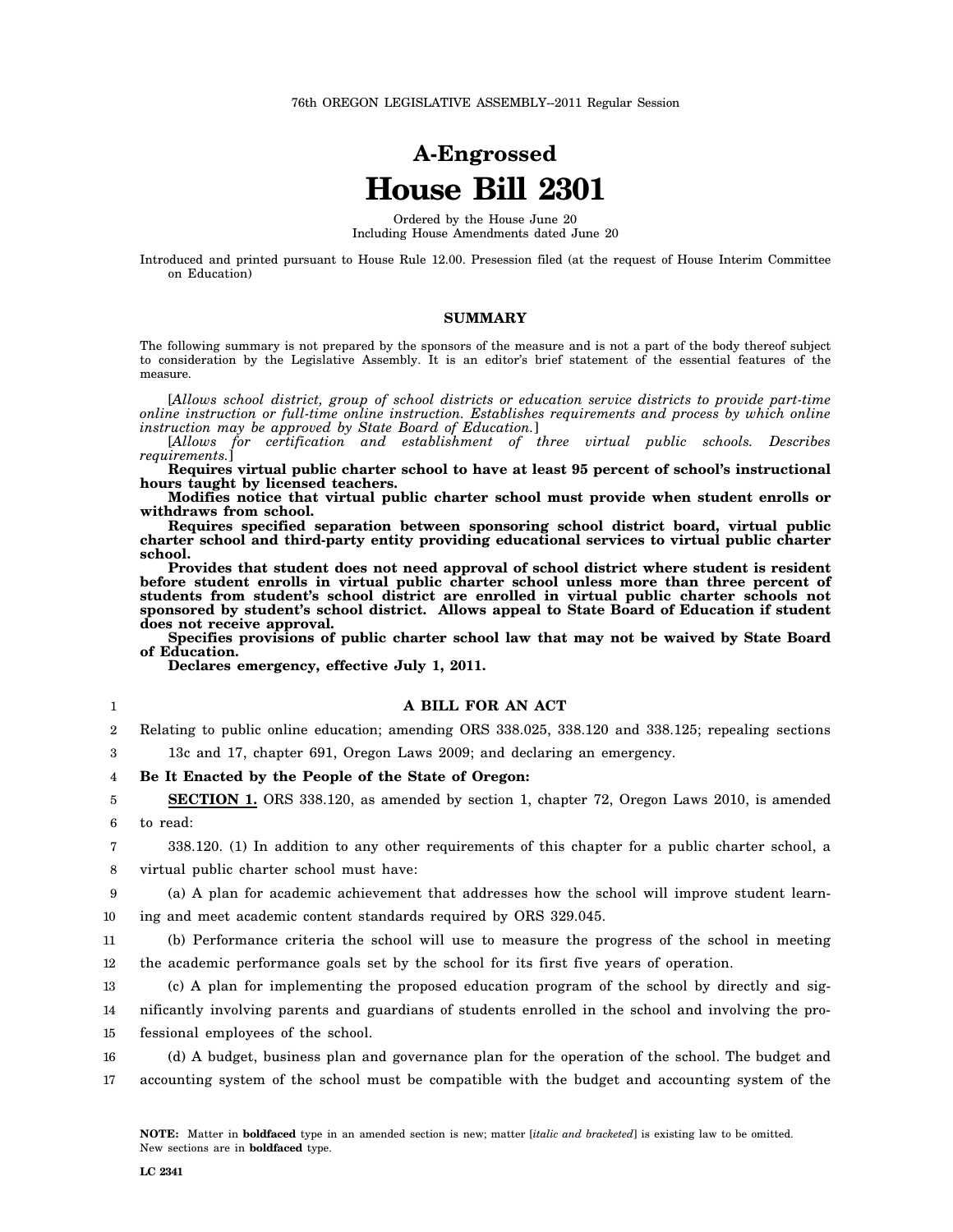1 2 3 4 5 6 7 8 9 10 11 12 13 14 15 16 17 18 19 20 21 22 23 24 25 26 27 28 29 30 31 32 33 34 35 36 37 38 39 40 41 42 43 sponsor of the virtual public charter school and must comply with the requirements of the uniform budget and accounting system adopted by rule of the State Board of Education under ORS 327.511. (e) In the charter of the school, a requirement that the school: (A) Monitor and track student progress and attendance; and (B) Provide student assessments in a manner that ensures that an individual student is being assessed and that the assessment is valid. (f) Notwithstanding ORS 338.135 (7), a plan to ensure that: (A) All superintendents, assistant superintendents and principals of the school are licensed to administer by the Teacher Standards and Practices Commission; and (B) [*All teachers of the school*] **Teachers who** are licensed to teach by the Teacher Standards and Practices Commission and **who** are highly qualified as described in the federal No Child Left Behind Act of 2001 (P.L. 107-110, 115 Stat. 1425) **teach at least 95 percent of the school's instructional hours**. (g) A plan for maintaining student records and school records, including financial records, at a designated central office of operations that is located: (A) If the sponsor is a school district, within the school district that is the sponsor and as specified in the charter of the school; or (B) If the sponsor is the State Board of Education, at a central office located in Oregon and as specified in the charter of the school. (h) A plan to provide equitable access to the education program of the school by ensuring that each student enrolled in the school: (A) Has access to and use of computer and printer equipment as needed; (B) Is offered an Internet service cost reimbursement arrangement under which the school reimburses the parent or guardian of the student, at a rate set by the school, for the costs of obtaining Internet service at the minimum connection speed required to effectively access the education program provided by the school; or (C) Has access to and use of computer and printer equipment and is offered Internet service cost reimbursement. (i) A plan to provide access to computer and printer equipment and the Internet service cost reimbursement as described in paragraph (h) of this subsection by students enrolled in the school who are from families that qualify as low-income under Title I of the federal Elementary and Secondary Education Act of 1965 (20 U.S.C. 6301 et seq.). (j) A plan to conduct school-sponsored optional educational events at least six times each school year at locations selected to provide convenient access to all students enrolled in the school who want to participate. (k) A plan to conduct meetings at least twice a week between teachers and students enrolled in the school, either in person or through the use of conference calls or other technology. (L) A plan to provide opportunities for face-to-face meetings between teachers and students enrolled in the school at least six times each school year. (m) A plan to provide, at the time of a student's enrollment, written notice to [*the student's resident school district and to*] the sponsor **and, if different, to the school district where the student is a resident**. Notification must be provided within 10 days after enrollment and must include:

44 (A) The name, age and address of the student; and

45 (B) The name of the school in which the student was formerly enrolled.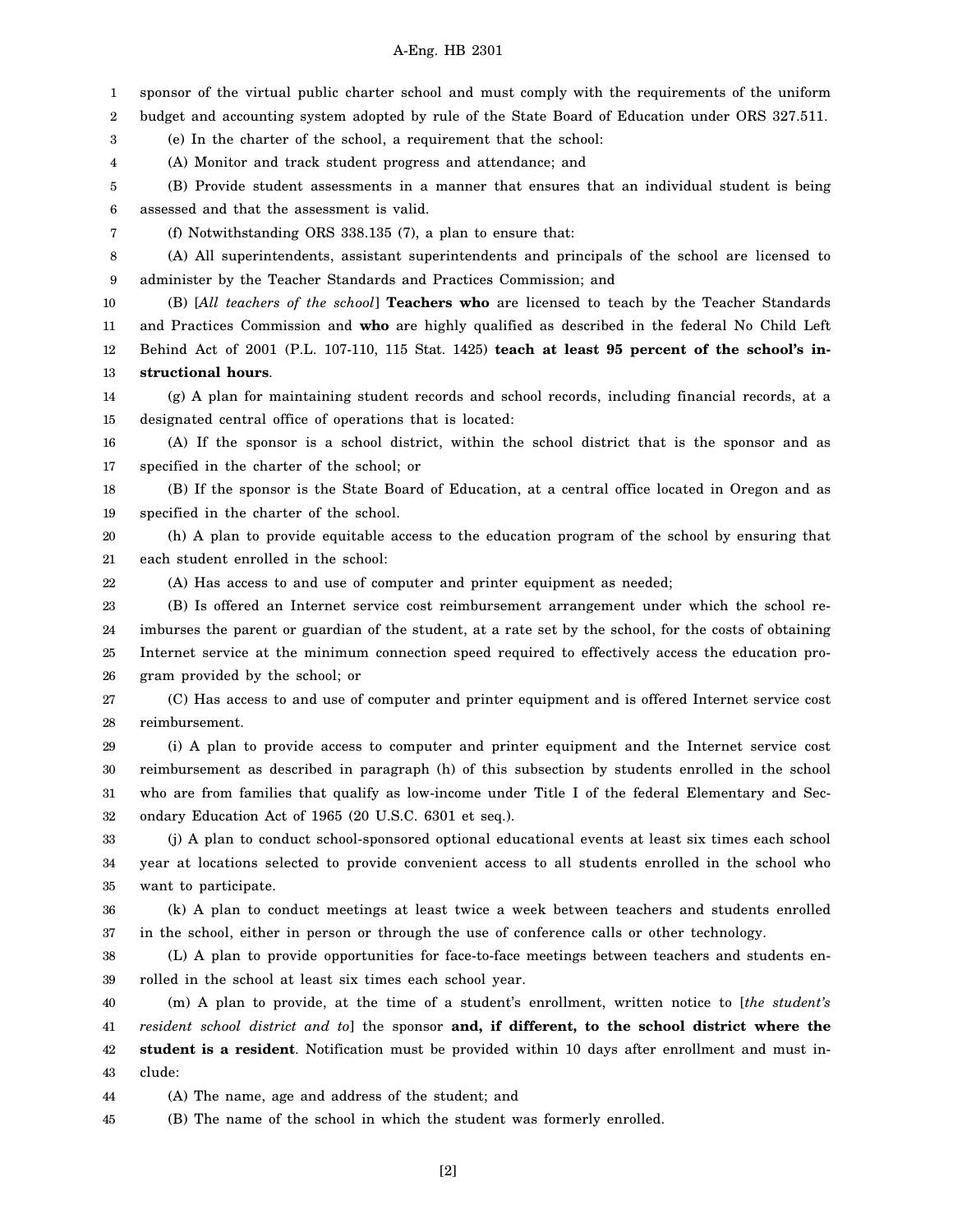1 2 3 4 5 6 7 8 9 10 11 12 13 14 15 16 17 18 19 20 21 22 23 24 25 26 27 28 29 30 31 32 33 34 35 36 37 38 39 40 41 42 43 44 45 (n) A plan to provide, at the time of a student's withdrawal **for a reason other than graduation from high school**, written notice to the [*student's resident school district and*] to the sponsor **and, if different, to the school district where the student is a resident**. Notification must be provided within 10 days after withdrawal and must include: (A) The name, age and address of the student; (B) **The reason the student no longer is enrolled and, if applicable,** the name of the school in which the student will enroll, if known to the virtual public charter school; and (C) The last day on which the student was enrolled at the virtual public charter school. (o) An agreement to provide a student's education records to the student's resident school district or to the sponsor, upon request of the resident school district or sponsor. **(2) For a virtual public charter school: (a) A person who is a member of the school district board for the sponsor of the virtual public charter school may not be: (A) An employee of the virtual public charter school; (B) A member of the governing body of the virtual public charter school; or (C) An employee or other representative of any third-party entity with which the virtual public charter school has entered into a contract to provide educational services. (b) A person who is a member of the governing body of the virtual public charter school may not be an employee of a third-party entity with which the virtual public charter school has entered, or intends to enter, into a contract to provide educational services.** [*(2)*] **(3)** If a virtual public charter school enters into a contract with a third-party entity to provide educational services for the virtual public charter school[*,*]**: (a) No employee or member of the governing board of the third-party entity may attend an executive session of the school district board of the school district that is the sponsor of the virtual public charter school; (b) An employee of the virtual public charter school may not promote the sale or benefits of private supplemental services or classes offered by the third-party entity; (c) The educational services provided by the third-party entity must be consistent with state standards and requirements, and must be changed on the same timelines that changes are imposed on the nonvirtual public charter schools of this state; and (d)** The virtual public charter school must have on file the third-party entity's budget for the provision of educational services and that budget must itemize: [*(a)*] **(A)** The salaries of supervisory and management personnel and consultants who are providing educational or related services for a public charter school in this state; and [*(b)*] **(B)** The annual operating expenses and profit margin of the third-party entity for providing educational services to a public charter school in this state. [*(3)(a)*] **(4)(a)** The sponsor or a member of the public may request access to any of the documents described in subsections (1) and [*(2)*] **(3)(d)** of this section that are public records, as provided by ORS 192.410 to 192.505. (b) Upon request by a sponsor or a member of the public, a virtual public charter school must provide reasonable access to the documents described in subsections (1) and [*(2)*] **(3)(d)** of this section that are public records, as provided by ORS 192.410 to 192.505. The documents may be provided electronically. **SECTION 2.** ORS 338.125 is amended to read: 338.125. (1) Student enrollment in a public charter school [*shall be*] **is** voluntary.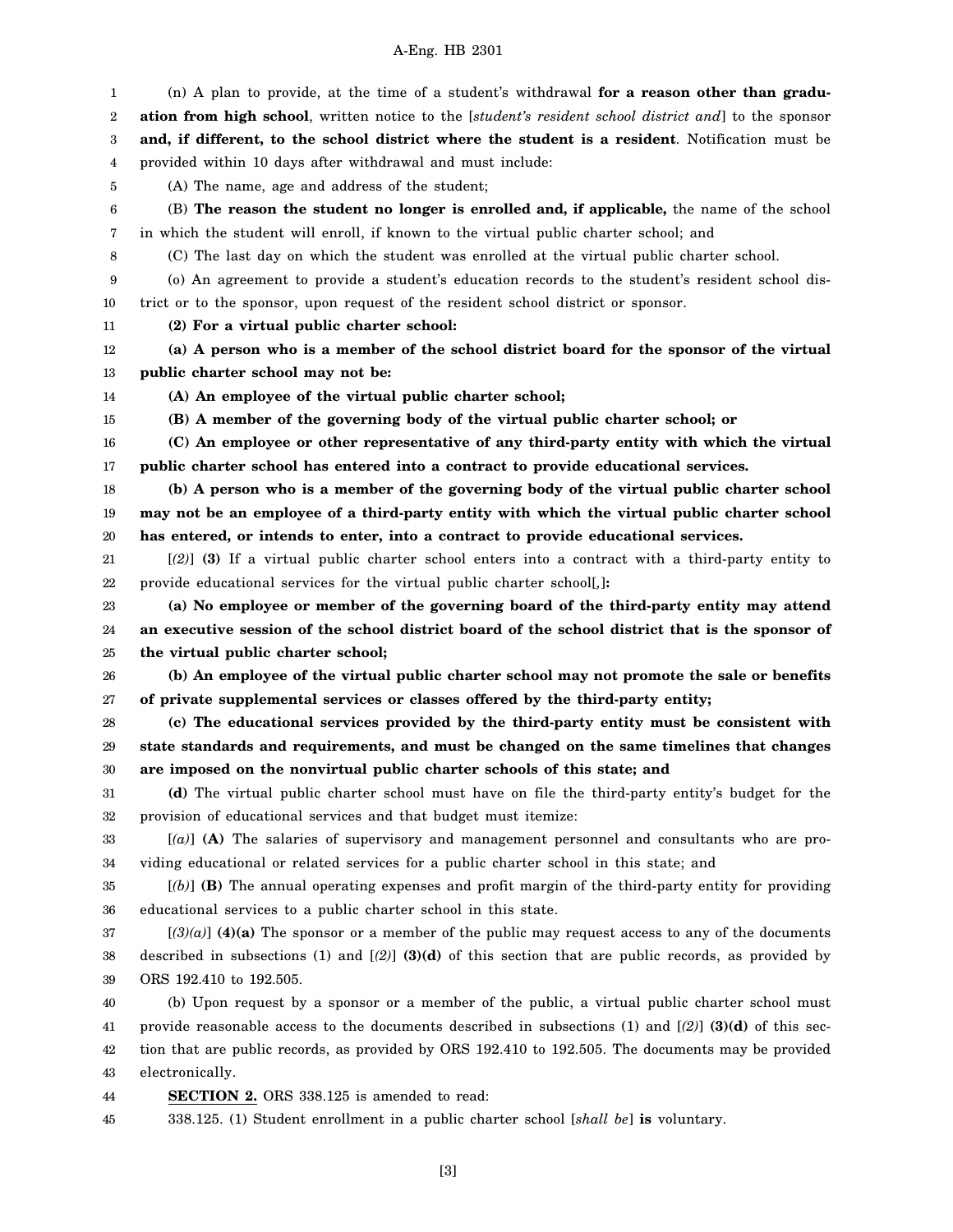1 2 **(2)(a)** All students who reside within the school district where [*the*] **a** public charter school is located are eligible for enrollment at [*a*] **the** public charter school.

3 4 5 **(b) Students who do not reside within the school district where a public charter school is located may enroll at the public charter school if space is available at the public charter school.**

6 7 8 9 10 **(3)(a) A student who wishes to enroll in a virtual public charter school does not need the approval of the school district where the student is a resident before the student enrolls in the virtual public charter school. If a student wishes to enroll in a virtual public charter school, the parent, legal guardian or person in parental relationship with the student must provide the following notices to the school district where the student is a resident:**

11

32

**(A) Intent to enroll the student in a virtual public charter school; and**

12 **(B) Enrollment of the student in a virtual public charter school.**

13 14 15 16 17 18 19 **(b) Notwithstanding paragraph (a) of this subsection, if more than three percent of the students who reside in a school district are enrolled in virtual public charter schools that are not sponsored by the school district, a student who is a resident of the school district must receive approval from the school district before enrolling in a virtual public charter school. A school district is not required to give approval if more than three percent of the students who reside in the school district are enrolled in virtual public charter schools that are not sponsored by the school district.**

20 21 22 23 24 25 **(c) If the school district does not give approval under paragraph (b) of this subsection, the school district must provide information to the parent, legal guardian or person in parental relationship with the student about the right to appeal the decision to the State Board of Education and other online options available to the student. If an appeal is made to the State Board of Education, the board must issue a decision within 30 days of the submission of the appeal.**

26 27 28 29 **(4)(a) Except as provided by paragraph (b) of this subsection,** if the number of applications from students who reside within the school district exceeds the capacity of a program, class, grade level or building, the public charter school shall select students through an equitable lottery selection process.

30 31 **(b)** [*However,*] After a public charter school has been in operation for one or more years, the public charter school may give priority for admission to students:

[*(a)*] **(A)** Who were enrolled in the school in the prior year; or

33 34 [*(b)*] **(B)** Who have siblings who are presently enrolled in the school and who were enrolled in the school in the prior year.

35 36 [*(2)(a) If space is available a public charter school may admit students who do not reside in the school district in which the public charter school is located.*]

37 38 39 [*(b) Notwithstanding paragraph (a) of this subsection, if a public charter school offers any online courses as part of the curriculum of the school, then 50 percent or more of the students who attend the public charter school must reside in the school district in which the public charter school is located.*]

40 41 42 43 [*(3)*] **(5)** A public charter school may not limit student admission based on race, religion, sex, sexual orientation, ethnicity, national origin, disability, income level, proficiency in the English language or athletic ability, but may limit admission to students within a given age group or grade level.

44 45 [*(4)*] **(6)** A public charter school may conduct fund-raising activities. However, a public charter school may not require a student to participate in fund-raising activities as a condition of admission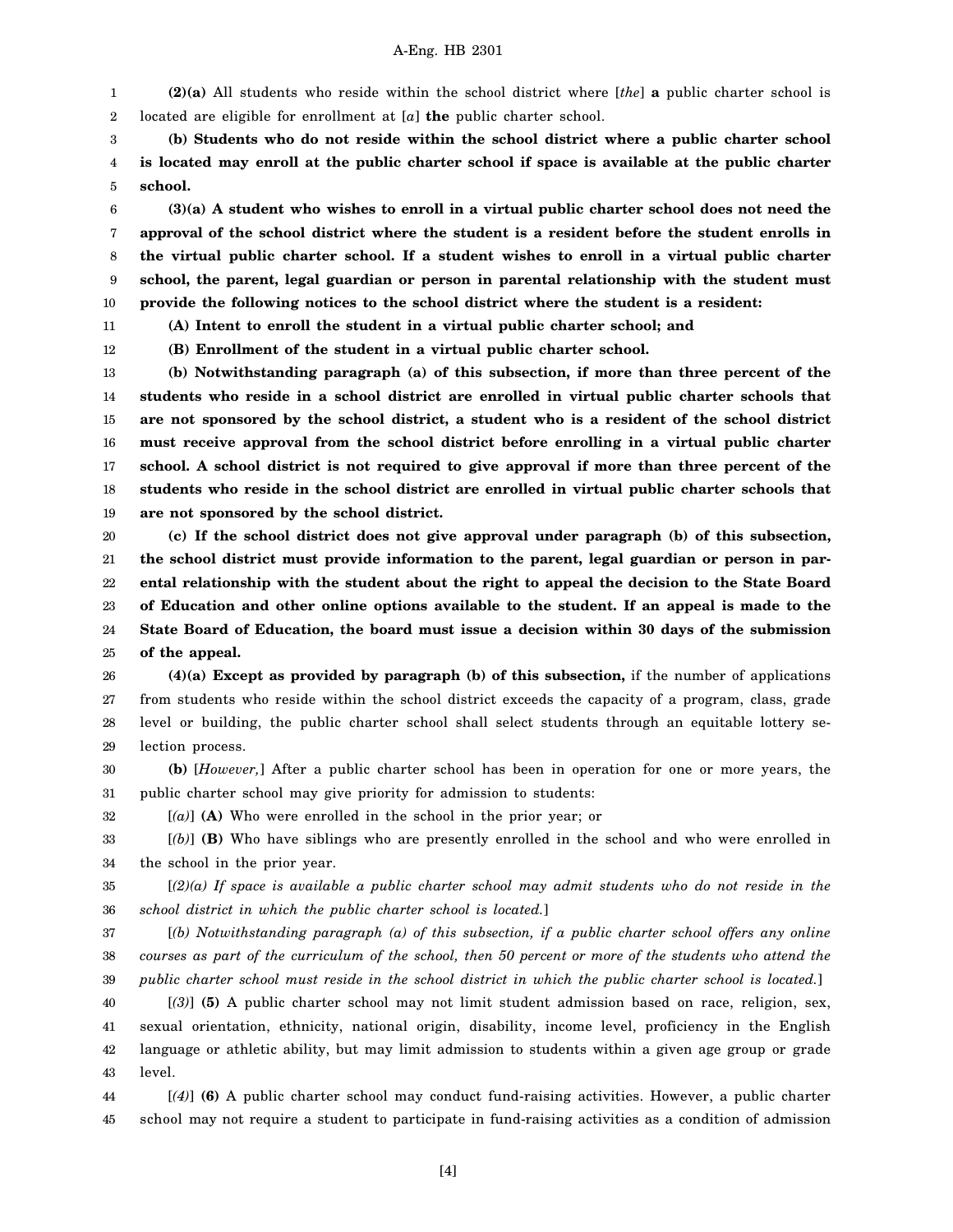1 to the public charter school.

2 3 4 5 **(7) When a virtual public charter school enrolls a student or a student no longer is enrolled at a virtual public charter school, the virtual public charter school shall provide the** written notices described in ORS 338.120 (1)(m) and (n) to the school district where the stu**dent is a resident.**

6 7 **SECTION 3.** ORS 338.025, as amended by section 4, chapter 53, Oregon Laws 2010, and section 3, chapter 72, Oregon Laws 2010, is amended to read:

8

9 338.025. (1) The State Board of Education may adopt any rules necessary for the implementation of this chapter. The rules shall follow the intent of this chapter.

10 11 12 13 14 15 16 (2) Upon application by a public charter school, the State Board of Education may grant a waiver of any provision of this chapter if the waiver promotes the development of programs by providers, enhances the equitable access by underserved families to the public education of their choice, extends the equitable access to public support by all students or permits high quality programs of unusual cost. The State Board of Education may not waive any appeal provision in this chapter or any provision under **section 6, chapter 72, Oregon Laws 2010, or** ORS 338.115 (1)(a) to (t)**, 338.125 (3) or 338.135 (2)(b)** [*or 338.120*].

17 18 19 **SECTION 4.** ORS 338.025, as amended by section 8, chapter 839, Oregon Laws 2007, section 14, chapter 50, Oregon Laws 2008, section 5, chapter 53, Oregon Laws 2010, and section 4, chapter 72, Oregon Laws 2010, is amended to read:

20 21 338.025. (1) The State Board of Education may adopt any rules necessary for the implementation of this chapter. The rules shall follow the intent of this chapter.

22 23 24 25 26 27 28 (2) Upon application by a public charter school, the State Board of Education may grant a waiver of any provision of this chapter if the waiver promotes the development of programs by providers, enhances the equitable access by underserved families to the public education of their choice, extends the equitable access to public support by all students or permits high quality programs of unusual cost. The State Board of Education may not waive any appeal provision in this chapter or any provision under **section 6, chapter 72, Oregon Laws 2010, or** ORS 338.115 (1)(a) to (u)**, 338.125 (3) or 338.135 (2)(b)** [*or 338.120*].

29 30 **SECTION 5.** If House Bill 3681 becomes law, ORS 338.125, as amended by section 2 of this 2011 Act, is amended to read:

31 338.125. (1) Student enrollment in a public charter school is voluntary.

32 33 (2)(a) All students who reside within the school district where a public charter school is located are eligible for enrollment at the public charter school.

34 35 (b) Students who do not reside within the school district where a public charter school is located may enroll at the public charter school if space is available at the public charter school.

36 37 38 39 40 (3)(a) A student who wishes to enroll in a virtual public charter school does not need the approval of the school district where the student is a resident before the student enrolls in the virtual public charter school. If a student wishes to enroll in a virtual public charter school, the parent, legal guardian or person in parental relationship with the student must provide the following notices to the school district where the student is a resident:

41 (A) Intent to enroll the student in a virtual public charter school; and

42 (B) Enrollment of the student in a virtual public charter school.

43 44 45 (b)**(A)** Notwithstanding paragraph (a) of this subsection **and ORS 339.133**, if more than three percent of the students who reside in a school district are enrolled in virtual public charter schools that are not sponsored by the school district, a student who is a resident of the school district must